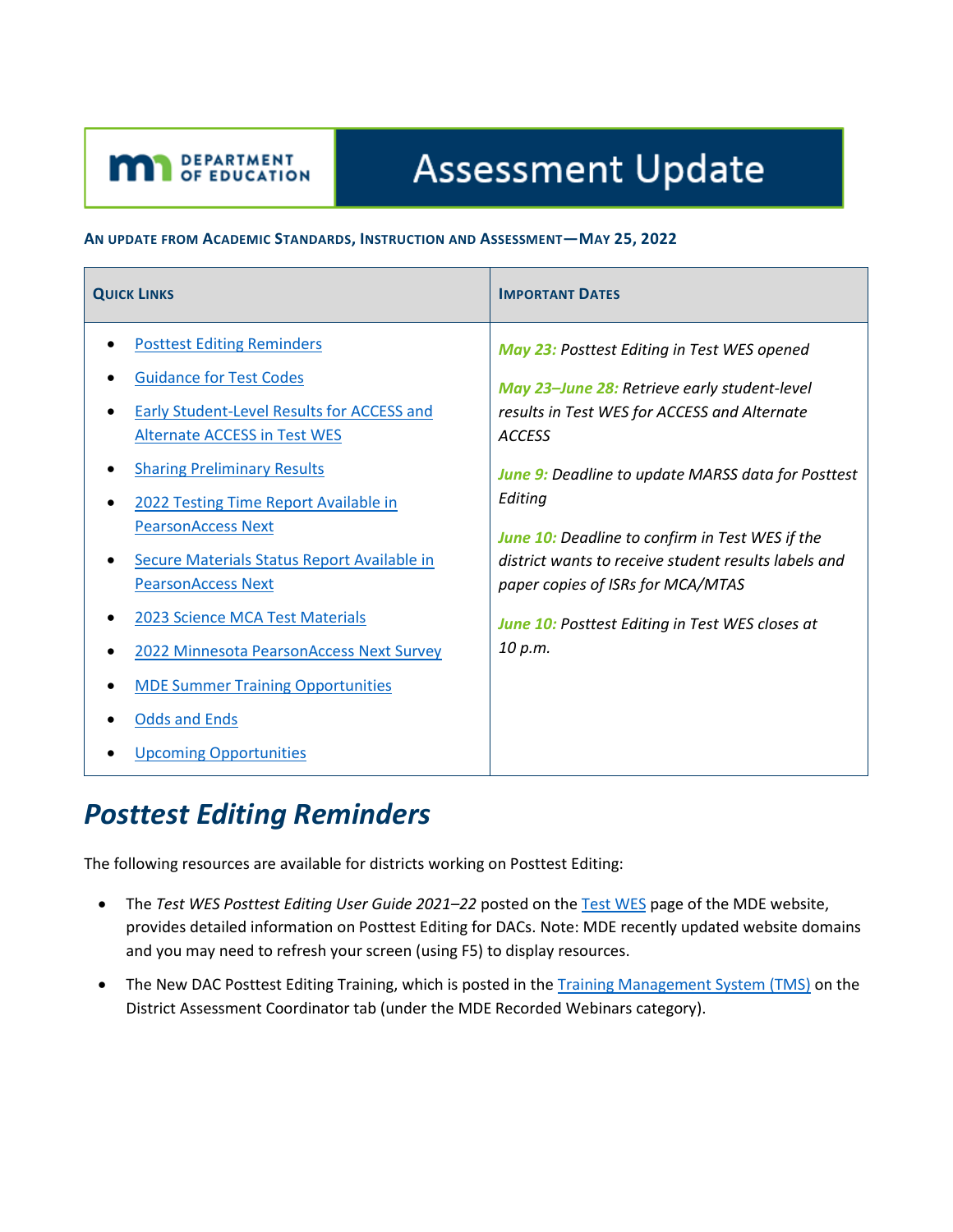#### **Creating Blank Assessments to Indicate Test Codes**

To indicate a test code, use the Add Blank Assessment function to create a blank record. For step-by-step instructions, refer to page 33 of the *Test WES [Posttest Editing User Guide](https://education.mn.gov/MDE/dse/datasub/TestWES/)*. Before adding any blank assessments, verify that you have already resolved all assessment errors or other warnings.

#### **Postsecondary Enrollment Options (PSEO) Students**

Full-time PSEO students are not required to test and generally will not show up as discrepancies in Test WES if indicated correctly in MARSS. In special cases in which the district pays the college directly, a matching discrepancy will exist in Posttest Editing for the student. In these cases, districts submit a file to MDE via File Exchange in Test WES with the required information to indicate PSEO. Refer to page 32 of the *Test WES [Posttest](https://education.mn.gov/MDE/dse/datasub/TestWES/)  [Editing User Guide](https://education.mn.gov/MDE/dse/datasub/TestWES/)* for full details.

Note: The district's statement must include all the bulleted items listed on page 32 of the user guide and must be uploaded in Test WES (do not email the document).

#### **Confirming Inactive Records are Correct for ACCESS**

In the case where a record is missing one or more domains for ACCESS, the report code will be NC (not complete). These are not necessarily discrepancies in Posttest Editing, and districts often notice these by seeing no composite score in the early student-level results file. If the student did not participate in the missing domain, you can indicate the reason by changing the test code for the applicable domain(s).

If the student did participate in the missing domain, then the records were not merged by DRC because student information on the two records did not match. Test WES may have been able to match (but not merge) the records; in such cases, districts can confirm the scores will be merged by ensuring that the demographic information matches on both the active and inactive records. More information starts on page 41 of the *Test WES [Posttest Editing User Guide.](https://education.mn.gov/MDE/dse/datasub/TestWES/)*

[Back to Top](#page-0-1)

## <span id="page-1-0"></span>*Guidance for Test Codes*

As you work in for Posttest Editing, the following article provides guidance on test codes for all MCA and MTAS. This guidance was first shared in the Feb. 16 *[Assessment Update](http://minnesota.pearsonaccessnext.com/mde-updates/assessment-update/)*.

### **EXC Test Codes**

In spring 2020 and 2021, the Extenuating Circumstances test codes (EXC-N, not attempted, and EXC-A, attempted) were available to document that tests could not be attempted or completed due to COVID-19. These EXC test codes are not available for spring 2022.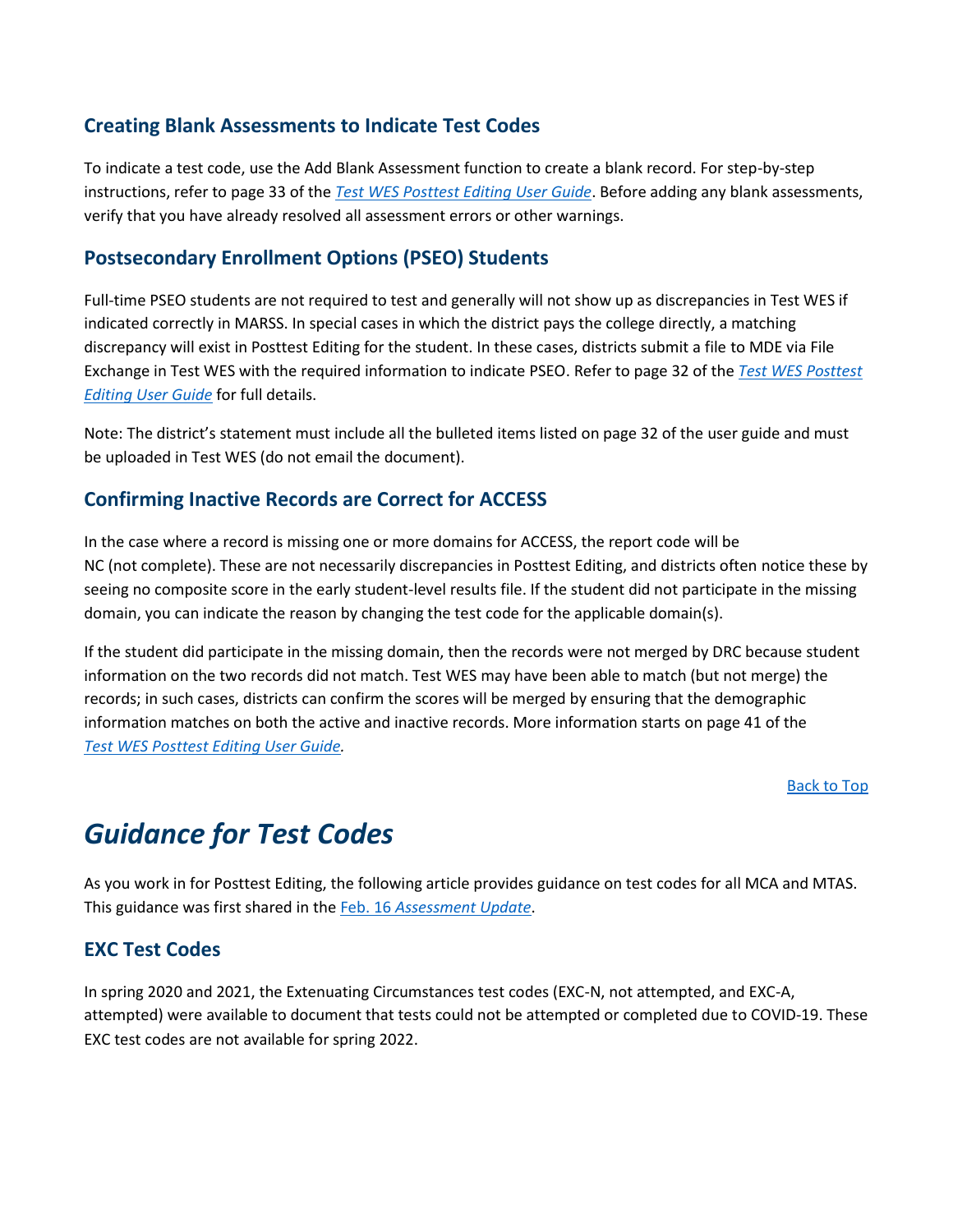### **Existing Test Codes**

All existing test codes should be applied consistent with the definitions in Chapter 9 of the *[Procedures](http://minnesota.pearsonaccessnext.com/policies-and-procedures/) Manual*. However, the following guidance may be used when considering situations that may not be addressed in the manual, such as student absences due to quarantines and students who are enrolled in online programs.

- For students attending school in person:
	- $\circ$  If a student is absent due to required quarantine at the time of testing and unable to make up the test before the end of a testing window, the ABS (absent) test code should be indicated during Posttest Editing in Test WES.
	- $\circ$  If a student has started testing, is absent due to required quarantine, and unable to complete the test before the end of a testing window, no test code is indicated and the portion completed is scored.
	- $\circ$  Note: The same guidance applies if a classroom, school, or district is required to temporarily move to online learning during the testing windows and unable to start or complete testing.
- For students attending an online program:
	- $\circ$  In terms of refusals, the applicable refusal test code should only be indicated if it is the assessment itself that is being refused. The test codes are REF-P (refusal by parent/guardian) and REF-S (refusal by student).
	- $\circ$  If the district has received a refusal that they determine is more related to concerns for health and safety or other logistics (for example, distance from testing site), the ABS (absent) test code may be more appropriate. Similarly, if the district arranges logistics for testing and a student does not show up, the ABS test code may be most appropriate if there is no communication about the test itself.

Districts determine on which test codes to apply, as needed for their situations. Note that there is no difference in terms of how refusal or absent test codes are handled for accountability purposes, and differentiating between the two is more for district data collection and analysis. For more information on accountability calculations, refer to [Accountability Indicators](https://education.mn.gov/MDE/dse/account/indicators/) page of the MDE website or contact [mde.essa@state.mn.us.](mailto:mde.essa@state.mn.us)

[Back to Top](#page-0-1)

# <span id="page-2-0"></span>*Early Student-Level Results for ACCESS and Alternate ACCESS in Test WES*

Early student-level results for the ACCESS and Alternate ACCESS for ELLs are now available in Test WES. These early student-level results may be accessed from the Test WES Dashboard under File Transfer; the file is available for download in either an Excel or text format. The *[ACCESS and Alternate ACCESS Early Student-Level](https://education.mn.gov/MDE/dse/datasub/TestWES/)*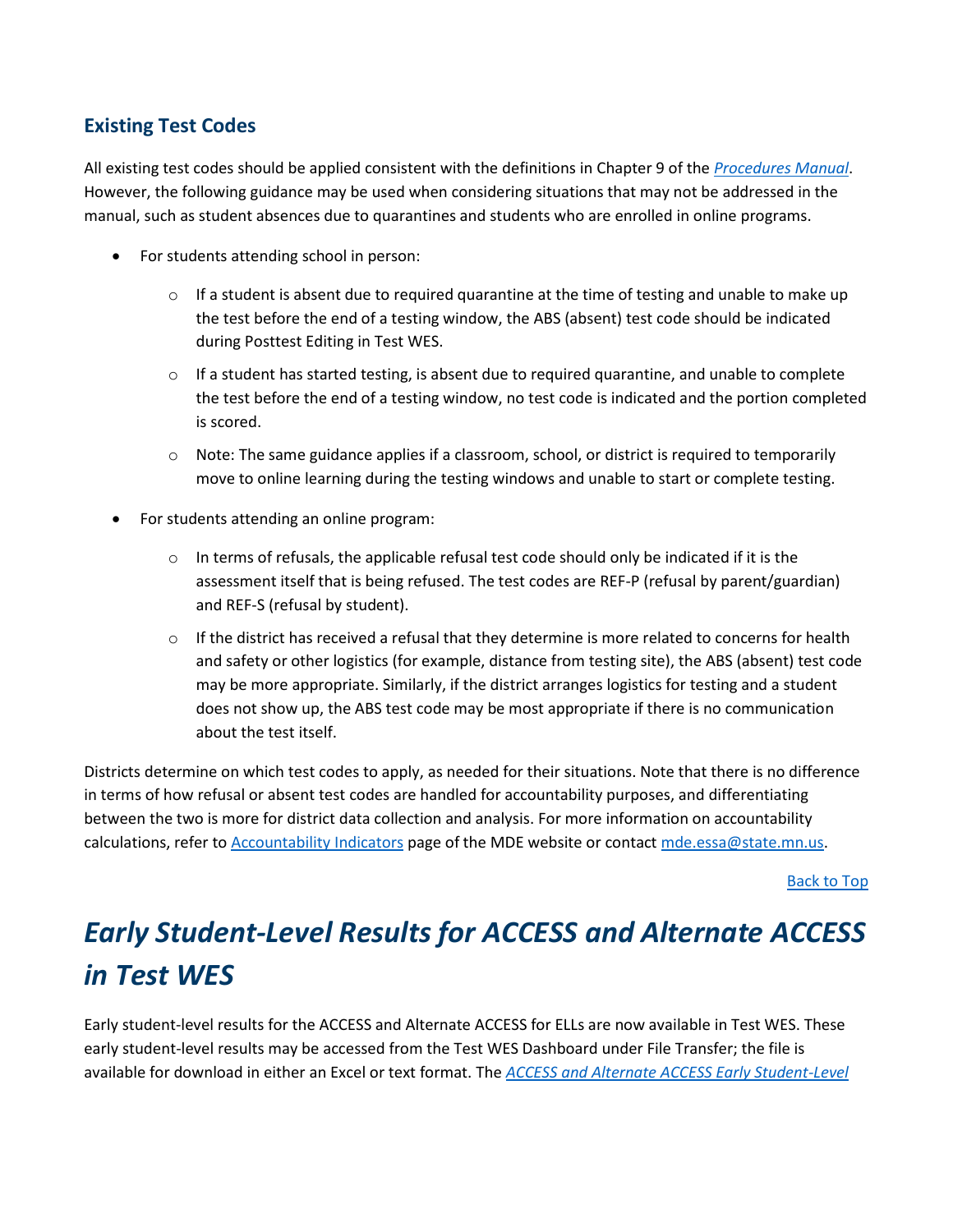*[Results](https://education.mn.gov/MDE/dse/datasub/TestWES/)* document provides additional information on the file. EL staff may need the DAC to retrieve the file if they do not have access to Test WES.

Early results are not final and can change based on edits made during Posttest Editing. Depending on the district's policy, student-level data may be shared with teachers, students, and parents/guardians for instructional and informational purposes with the understanding that the scores are preliminary.

Please note that the early results file is not updated as changes are made in Posttest Editing; it is a static file.

[Back to Top](#page-0-1)

### <span id="page-3-0"></span>*Sharing Preliminary Results*

It is up to the district to determine whether to share preliminary or embargoed assessment data with students, families, and staff for instructional purposes. However, preliminary or embargoed results cannot be discussed in public forums, reflected in public meeting minutes (school board meetings for example), or shared with the general public or media until the final assessment results have been released publicly.

#### **Data Privacy**

Only those who have a legitimate educational interest in the assessment results should have access to preliminary or embargoed final assessment and accountability results in any form, including summary results. This includes classroom teachers, school/district staff, and school board members, or other school officials.

Schools should limit the number of individuals who have access to preliminary or final embargoed assessment results. Schools must collect and retain data privacy and nondisclosure agreements for all school officials who have access to assessment results in any form. Districts should follow their district data privacy policies for district and school staff access to preliminary and embargoed results.

Districts need to develop a process for school board members or other school officials who have not completed a data privacy agreement and will have access to preliminary or final embargoed assessment results. Districts may use or adapt the *Sample Nondisclosure Agreement for Sharing Assessment and Accountability Results* on page 257 of the *[Procedures Manual](http://minnesota.pearsonaccessnext.com/policies-and-procedures/)* as needed (PearsonAccess Next > Resources & Training > Policies and Procedures). These agreements must be kept on file for two years after the end of the academic school year in which testing took place.

#### **Important Reminders**

If preliminary or embargoed assessment data will be shared, it cannot be discussed in public forums, posted online, or reflected in public meeting minutes until the embargo has ended on Aug. 25. Be sure to remind building principals and any other staff who have access to preliminary data of this policy regarding sharing preliminary or embargoed data.

Individually identifying student results should not be shared publicly at any point as required under FERPA regulations. Student-level results should only be shared with those who have a legitimate educational interest or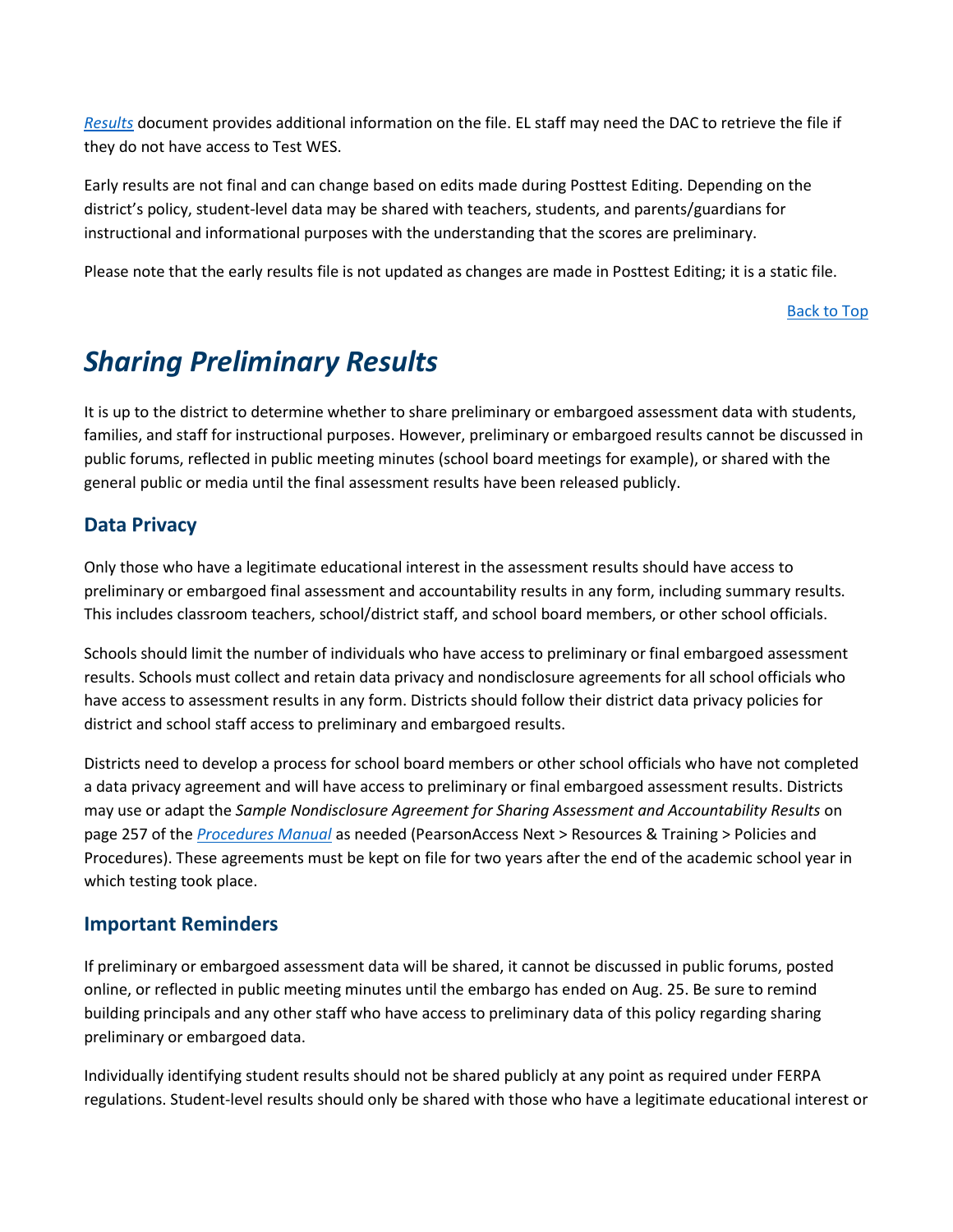others who are permitted by the Minnesota Government Data Practices Act or FERPA to access private educational data.

For more information refer to Chapter 11 of the *[Procedures Manual](http://minnesota.pearsonaccessnext.com/policies-and-procedures/)*.

[Back to Top](#page-0-1)

### <span id="page-4-0"></span>*2022 Testing Time Report Available in PearsonAccess Next*

The *Testing Time Report* for the 2022 MCA test administration will be available for District Assessment Coordinators (DACs) on Friday, May 27, in [PearsonAccess](http://minnesota.pearsonaccessnext.com/pearsonaccessnext/) Next under Published Reports. *MCA Testing Time Reports* are available at the district-level and provide cumulative testing time information by student. The time (in seconds) indicates the total time a student spent on both scorable and non-scorable (for example, student directions, section end pages, start of section) items.

This report is intended to provide districts information to plan for future administrations by confirming the amount of time students tested, or to identify trends by grade or subject across the district. The data provided in this report is not meant to be used to make decisions about individual students. Refer to the *[Published Reports](http://minnesota.pearsonaccessnext.com/additional-services/)  [Quick Guide](http://minnesota.pearsonaccessnext.com/additional-services/)* for detailed instructions on how to access published reports in PearsonAccess Next.

Contact Pearson at 888-817-8659 or submit [a Pearson help desk request online](http://download.pearsonaccessnext.com/ref/WebToCase.html?p=MINNESOTA) with any questions.

[Back to Top](#page-0-1)

# <span id="page-4-1"></span>*Secure Materials Status Report Available in PearsonAccess Next*

The Secure Materials Status Report is now available for download in PearsonAccess Next under Published Reports. This report includes any secure test materials for MCA and MTAS that have not been returned or scanned at the Pearson warehouse. If this report is not available for your district, that means Pearson received all your materials, and there are no missing materials. The report will be updated nightly through the mid-June as materials are scanned, and then weekly until Sept. 26. For more information, refer to *[Accessing the Secure](http://minnesota.pearsonaccessnext.com/user-guides/)  [Materials Status Report](http://minnesota.pearsonaccessnext.com/user-guides/)* guide.

Note: When Pearson receives the materials in the warehouse, it may take some time to scan the items. Pearson will complete scanning of all returned secure materials by Tuesday, June 7. The Secure Materials Status Report available on Wednesday, June 8, will include all missing materials returned by this final scan date. If any missing materials are still unaccounted for, Pearson will contact your district to return the outstanding materials. The report will be updated weekly starting in mid-June.

[Back to Top](#page-0-1)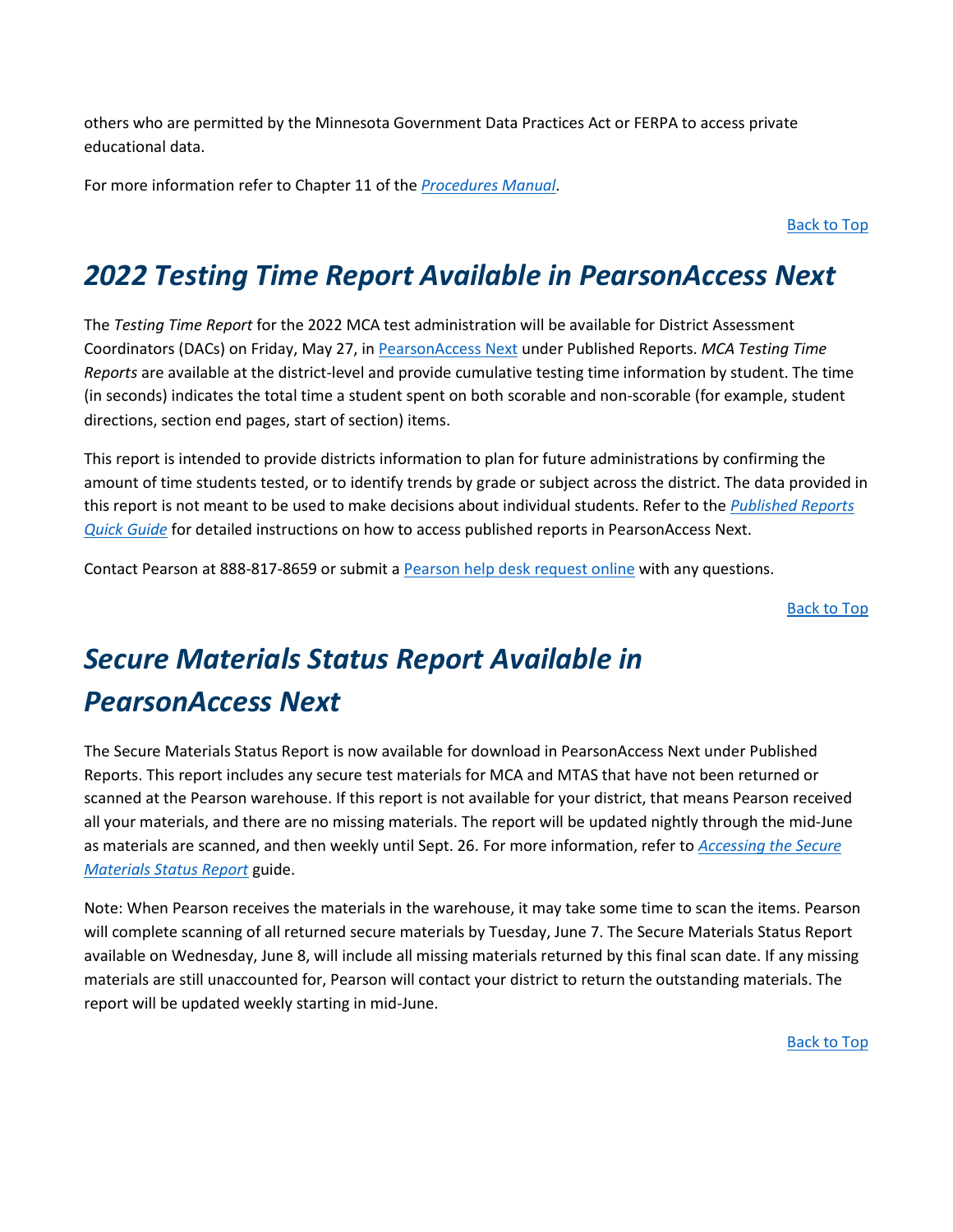### <span id="page-5-0"></span>*2023 Science MCA Test Materials*

Please share this newly available accommodation with your Special Education Teachers.

A 12-point regular print test book will be available for the Science MCA next spring. It may be used by any student with an IEP or 504 plan whose disability prevents them from accessing the content on a computer. Requests for this accommodation must be determined by the IEP or 504 team rather than student or administrator preference.

Large print test book for the Science MCA will continue to be available for students with low vision who need an increased font size to see the test items. Large print test books are available in 18-point and 24-point fonts.

[Back to Top](#page-0-1)

### <span id="page-5-1"></span>*2022 Minnesota PearsonAccess Next Survey*

The PearsonAccess Next survey will close this Friday, May 27. The survey is tailored by user role (District Assessment Coordinator, Assessment Administrator, Test Monitor/Data Entry, and MTAS Score Entry) and will take about 5 to 10 minutes to complete.

[Back to Top](#page-0-1)

### <span id="page-5-2"></span>*MDE Summer Training Opportunities*

MDE has two scheduled training opportunities for DACs this summer and is adding two Q&A Webinar events for new DACs. MDE is currently transitioning to ZoomGov for virtual events. Registration links for each event is included below to help with summer planning for DACs.

### **New DAC Reporting Training 1**

The *New DAC Reporting Training 1: Purpose of Assessments, Reporting Stages, Secure Systems, and District and School Student Results (DSR/SSR) Files* training will be held on Thursday, June 30, from 2–3:30 p.m. The training will also be recorded and posted on July 1 in th[e Training Management System](https://gcc02.safelinks.protection.outlook.com/?url=http%3A%2F%2Fminnesota.pearsonaccessnext.com%2Ftraining%2F&data=05%7C01%7CMegan.OReilly%40state.mn.us%7Cadf92e8dcfde4d8ae48c08da3cec175e%7Ceb14b04624c445198f26b89c2159828c%7C0%7C0%7C637889281943348613%7CUnknown%7CTWFpbGZsb3d8eyJWIjoiMC4wLjAwMDAiLCJQIjoiV2luMzIiLCJBTiI6Ik1haWwiLCJXVCI6Mn0%3D%7C3000%7C%7C%7C&sdata=rLqLbgTws%2FyFIlF1weeDrXfpUR8DA%2BJQ6Su1msR1SoE%3D&reserved=0) (TMS). Register for the New DAC [Reporting Training 1.](https://www.zoomgov.com/meeting/register/vJIsce2uqjspExM2kjnLN1Zh_2YAX4_4PnA)

This is the first of two reporting trainings geared toward new DACs about reporting. The prerequisite for this training is Chapter 11 of the *[Procedures Manual](http://minnesota.pearsonaccessnext.com/policies-and-procedures/)*, which provides an overview of the reports and results available and addresses when and how they can be used and shared.

### **July Q&A Webinar for New DACs**

The July Q&A Webinar for New DACs will be held on Tuesday, July 19, from 2–3 p.m. It will focus on reporting. Experienced DACs are also welcome to attend[. Register for the July Q&A Webinar for New DACs.](https://www.zoomgov.com/meeting/register/vJIsdOugpzsjHiFiix6PJ_2Kqe82edMUAr4) Registrants will receive a form to collect questions prior to the event.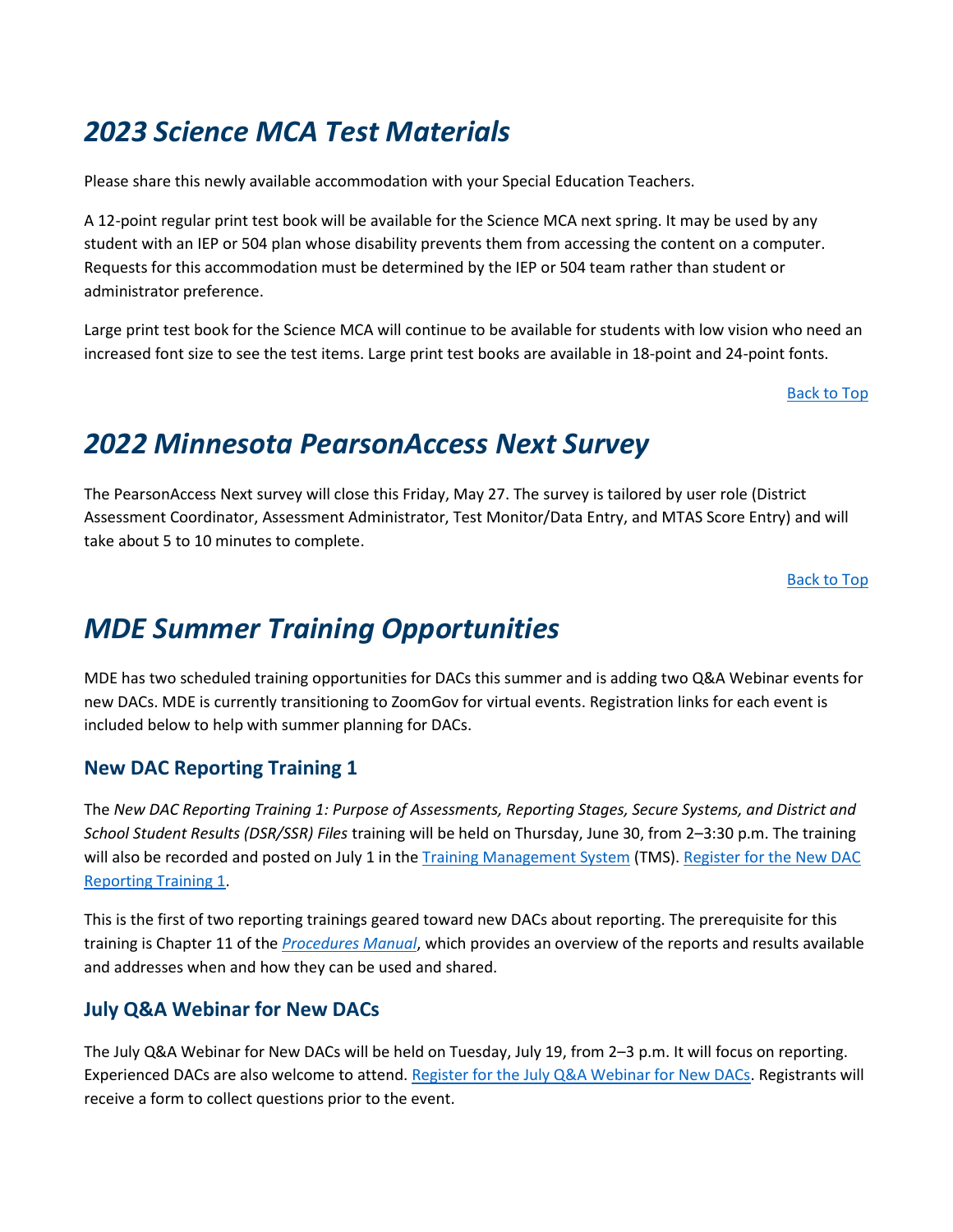The prerequisites for this webinar are to attend the New DAC Reporting Training 1 on Thursday, June 30, or watch the recording after July 1 in the [Training Management System \(TMS\)](http://minnesota.pearsonaccessnext.com/training/) on the District Assessment Coordinator tab under the MDE Recorded Webinars category.

Note: Q&A webinars are intended to provide a conversational setting where new DACs can receive support on existing resources and upcoming tasks. Q&A webinars are not recorded as they are not trainings and do not provide any new content, as all answers are available in the prerequisites.

### **New DAC Reporting Training 2**

The *New DAC Reporting Training 2: Test Results Summary Reports and Public Reporting* training will be held on Thursday, July 28, from 2-3:30 p.m. The training will also be recorded and posted July 29 in the Training [Management System \(TMS\).](http://minnesota.pearsonaccessnext.com/training/) [Register for the New DAC Reporting Training 2.](https://www.zoomgov.com/meeting/register/vJItc-qorjosHXlcX5lefT1tgRvLQVESavE)

This is the second of two trainings geared to new DACs about reporting; a recording of the first training will be available in the TMS on the District Assessment Coordinator tab under MDE Recorded Webinars by Friday, July 1. The prerequisites for the second training are Chapter 11 of the *[Procedures Manual](http://minnesota.pearsonaccessnext.com/policies-and-procedures/)* and the *Appropriate and Inappropriate Uses of MCA and ACCESS Results* infographics available on th[e District Resources](https://education.mn.gov/MDE/dse/test/district/) page under the Test Score Interpretation Resources expandable heading.

### **August Q&A Webinar for New DACs**

The August Q&A Webinar for New DACs will be held on Tuesday, Aug. 9, from 2–3 p.m. It will focus on reporting. Experienced DACs are also welcome to attend. Register for the August [Q&A Webinar for New DACs.](https://www.zoomgov.com/meeting/register/vJItf-2vqzwpEkYwU0eBHY-CmrYTJ4fGh4o) Registrants will receive a form to collect questions prior to the event.

The prerequisites for this webinar are to attend the New DAC Reporting Training 1 on Thursday, June 30, or watch the recording after July 1 in the [Training Management System \(TMS\)](http://minnesota.pearsonaccessnext.com/training/) on the District Assessment Coordinator tab under the MDE Recorded Webinars category.

Note: Q&A webinars are intended to provide a conversational setting where new DACs can receive support on existing resources and upcoming tasks. Q&A webinars are not recorded as they are not trainings and do not provide any new content, as all answers are available in the prerequisites.

[Back to Top](#page-0-1)

### <span id="page-6-0"></span>*Odds and Ends*

MDE will be closed on Monday, May 30, in observance of Memorial Day.

[Back to Top](#page-0-1)